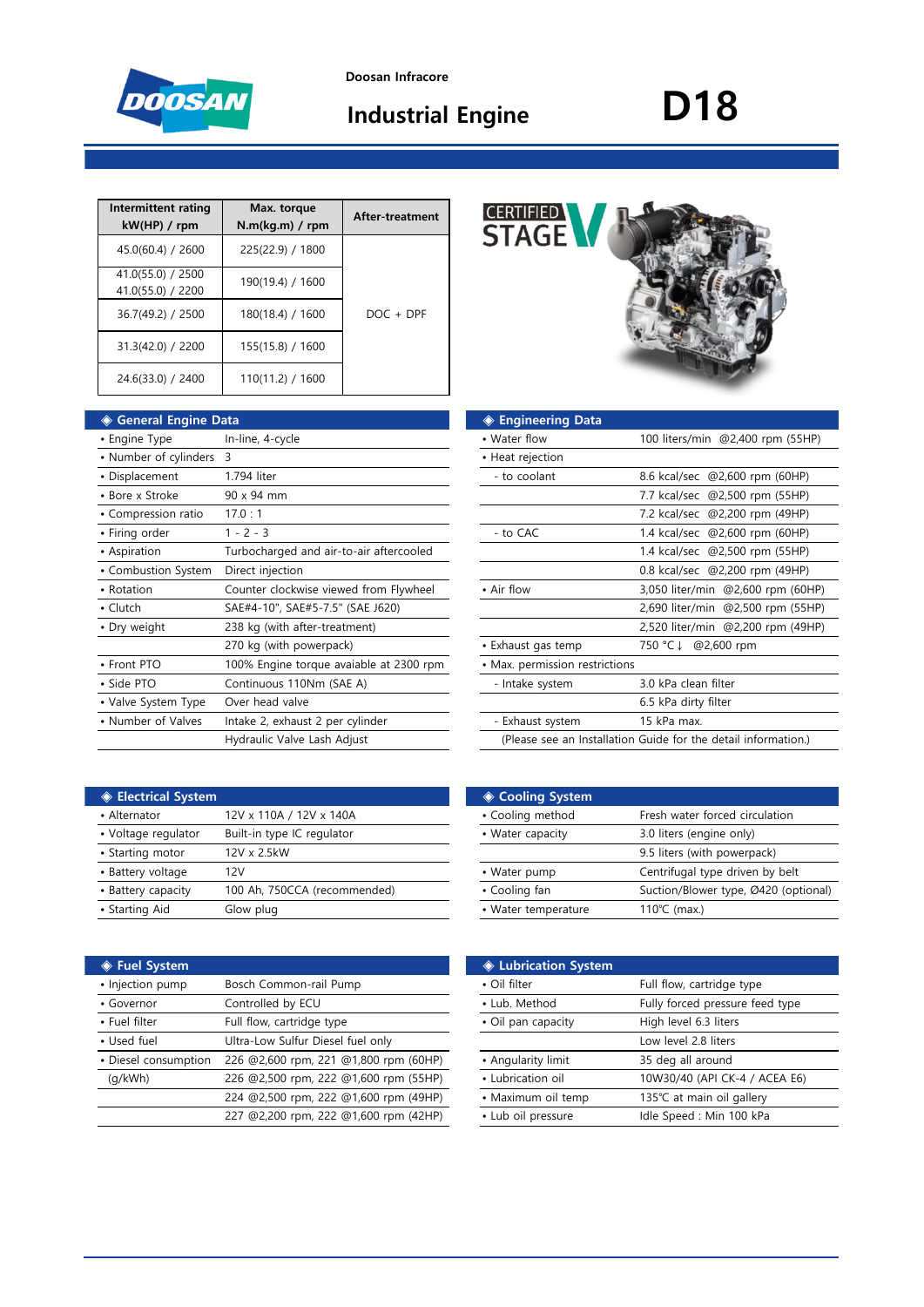|                 | 45.0kW (60.4HP) @2600 (Available from June 2020) |                               |               |                  |                 | 41.0kW (55.0HP) @2500 |            |
|-----------------|--------------------------------------------------|-------------------------------|---------------|------------------|-----------------|-----------------------|------------|
| [Nm]            | Torque [Nm]                                      | $\bullet$ $\bullet$ Power[kW] |               | [kW]             | [Nm]            |                       | Torque     |
| 240             |                                                  |                               |               | 60               | 240             |                       |            |
| 200             |                                                  |                               |               | 50               | 200             |                       |            |
| 160             |                                                  |                               |               | 40               | 160             |                       |            |
| 120             |                                                  |                               |               | 30               | 120             |                       |            |
| 80              |                                                  |                               |               | 20               | 80              |                       |            |
| 40              |                                                  |                               |               | 10               | 40              |                       |            |
| $\Omega$<br>800 | 1000<br>1200<br>1400<br>1600                     | 1800<br>2000<br>2200          | 2600<br>2400  | $\Omega$<br>2800 | $\Omega$<br>800 | 1000<br>1200          | 1400<br>16 |
|                 | [rpm]                                            |                               |               |                  |                 |                       |            |
|                 | Power                                            |                               | <b>Torque</b> |                  |                 |                       | P          |
| speed           | kW<br><b>PS</b>                                  | <b>HP</b>                     | <b>Nm</b>     | kam              | speed           | kW                    |            |

| speed | kW   | PS   | ΗP   | Nm    | kgm  |
|-------|------|------|------|-------|------|
| 1000  | 16.8 | 22.8 | 22.5 | 160.0 | 16.3 |
| 1200  | 22.6 | 30.8 | 30.3 | 180.0 | 18.4 |
| 1400  | 27.1 | 36.9 | 36.4 | 185.0 | 18.9 |
| 1600  | 33.5 | 45.6 | 44.9 | 200.0 | 20.4 |
| 1800  | 42.4 | 57.7 | 56.9 | 225.0 | 22.9 |
| 2000  | 43.6 | 59.2 | 58.4 | 208.0 | 21.2 |
| 2200  | 44.2 | 60.1 | 59.3 | 192.0 | 19.6 |
| 2400  | 44.5 | 60.5 | 59.7 | 177.0 | 18.0 |
| 2600  | 45.0 | 61.2 | 60.4 | 165.3 | 16.9 |
| 2700  | 36.8 | 50.0 | 49.3 | 130.0 | 13.3 |



|       |      | .    |           | .01949    |      |
|-------|------|------|-----------|-----------|------|
| speed | kW   | PS   | <b>HP</b> | <b>Nm</b> | kgm  |
| 1000  | 16.8 | 22.8 | 22.5      | 160.0     | 16.3 |
| 1200  | 22.6 | 30.8 | 30.3      | 180.0     | 18.4 |
| 1400  | 27.1 | 36.9 | 36.4      | 185.0     | 18.9 |
| 1600  | 31.8 | 43.3 | 42.7      | 190.0     | 19.4 |
| 1800  | 34.9 | 47.4 | 46.8      | 185.0     | 18.9 |
| 2000  | 37.7 | 51.3 | 50.6      | 180.0     | 18.4 |
| 2200  | 40.3 | 54.8 | 54.1      | 175.0     | 17.8 |
| 2400  | 41.0 | 55.7 | 54.9      | 163.0     | 16.6 |
| 2500  | 41.0 | 55.7 | 55.0      | 156.6     | 16.0 |
| 2600  | 34.0 | 46.3 | 45.6      | 125.0     | 12.7 |



 41.0 55.8 55.0 178.0 18.2 31.3 42.6 42.0 130.0 13.3



|       | Power |      |           |           | <b>Torque</b> |
|-------|-------|------|-----------|-----------|---------------|
| speed | kW    | PS   | <b>HP</b> | <b>Nm</b> | kgm           |
| 1000  | 15.7  | 21.4 | 21.1      | 150.0     | 15.3          |
| 1200  | 20.1  | 27.3 | 27.0      | 160.0     | 16.3          |
| 1400  | 24.9  | 33.9 | 33.4      | 170.0     | 17.3          |
| 1600  | 30.2  | 41.0 | 40.4      | 180.0     | 18.4          |
| 1800  | 32.0  | 43.6 | 43.0      | 170.0     | 17.3          |
| 2000  | 33.5  | 45.6 | 44.9      | 160.0     | 16.3          |
| 2200  | 34.6  | 47.0 | 46.3      | 150.0     | 15.3          |
| 2400  | 35.9  | 48.9 | 48.2      | 143.0     | 14.6          |
| 2500  | 36.7  | 49.8 | 49.2      | 140.0     | 14.3          |
| 2600  | 27.2  | 37.0 | 36.5      | 100.0     | 10.2          |

## **31.3kW (42.0HP) @2200 24.6kW (33.0HP) @2400**



 30.4 41.3 40.7 145.0 14.8 31.3 42.6 42.0 136.0 13.9 24.1 32.7 32.3 100.0 10.2



|       |      | Power |           |           | Toraue |
|-------|------|-------|-----------|-----------|--------|
| speed | kW   | PS    | <b>HP</b> | <b>Nm</b> | kgm    |
| 1000  | 10.5 | 14.2  | 14.0      | 100.0     | 10.2   |
| 1200  | 13.3 | 18.1  | 17.9      | 106.0     | 10.8   |
| 1400  | 15.8 | 21.5  | 21.2      | 108.0     | 11.0   |
| 1600  | 18.4 | 25.1  | 24.7      | 110.0     | 11.2   |
| 1800  | 20.4 | 27.7  | 27.3      | 108.0     | 11.0   |
| 2000  | 22.0 | 29.9  | 29.5      | 105.0     | 10.7   |
| 2200  | 23.7 | 32.3  | 31.8      | 103.0     | 10.5   |
| 2400  | 24.6 | 33.5  | 33.0      | 97.9      | 10.0   |
| 2500  | 23.1 | 31.4  | 31.0      | 88.2      | 9.0    |